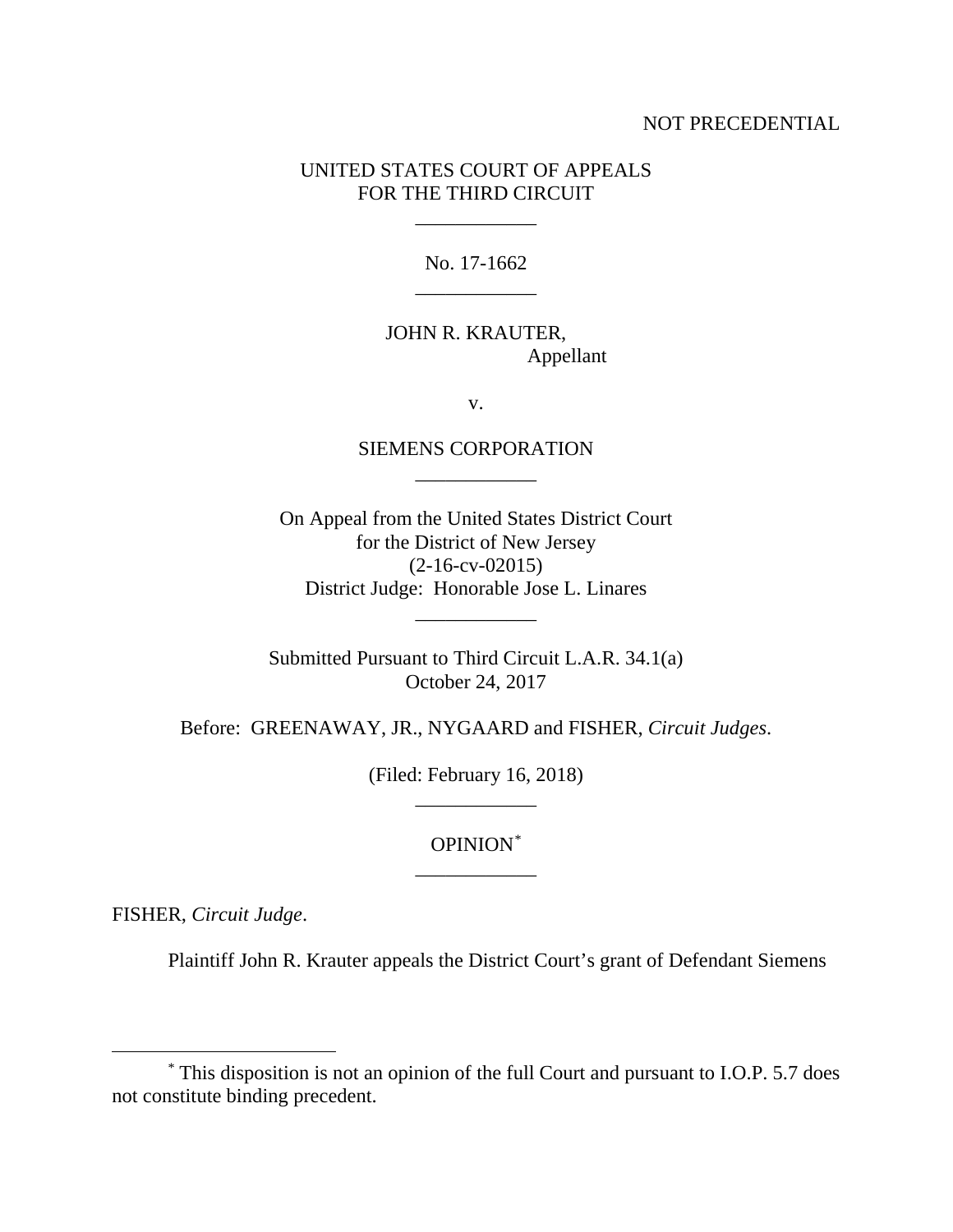Corporation's motion to dismiss. We will affirm.

I.

Krauter worked for Siemens for 27 years, ultimately as Senior Vice President and Chief Financial Officer. He participated in several retirement plans governed by the Employee Retirement Income Security Act of [1](#page-1-0)974 (ERISA): two defined benefit plans<sup>1</sup> and two defined contribution, or individual account, plans.<sup>[2](#page-1-1)</sup> After Krauter's employment at Siemens concluded, Siemens sold one of its business divisions to Sivantos, Inc. As part of the sale, Siemens transferred to Sivantos the obligation to pay Krauter's benefits.

Krauter sued Siemens. Counts One through Five of the complaint, all ERISA claims, were as follows: (1) breach of fiduciary duty, (2) engaging in a prohibited transaction, (3) declaratory judgment to enforce rights, (4) declaratory judgment to recover benefits, and (5) failure to provide information. Count Six was a promissory estoppel claim based on the allegation that Siemens had promised Krauter it would be responsible for paying his pension benefits.

Krauter alleged that he was injured because: he would not have invested in the

<span id="page-1-0"></span><sup>&</sup>lt;sup>1</sup> The Siemens Pension Plan was a qualified plan, *i.e.*, one that receives favorable tax treatment. The Siemens Pension Preservation Plan was a non-qualified plan for management or highly compensated employees.

<span id="page-1-1"></span> $2$  The 401(k) Plan was qualified, while the Deferred Compensation Plan was not. For simplicity, this opinion uses the term "Deferred Compensation Plan" to refer to both that Plan and the Key Employee Retention Plan, a nonqualified plan for management or highly compensated employees. The liability for the Key Employee Retention Plan was transferred to the Deferred Compensation Plan before the events at issue in this litigation.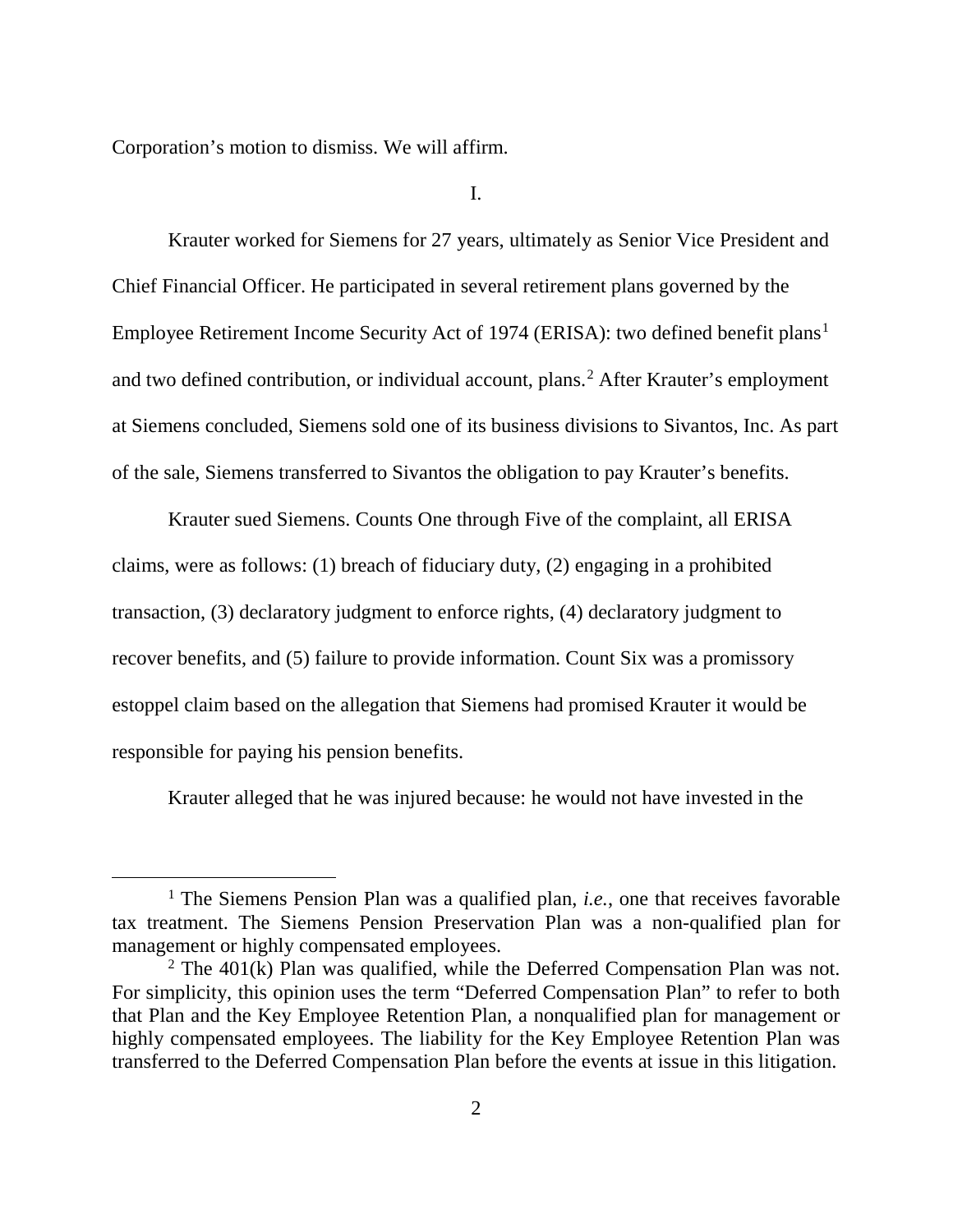plans if he had known they would be transferred; the transfer "substantially increased [his] risk of loss;"<sup>[3](#page-2-0)</sup> an insurance policy and a trust meant to protect participants in the event of default were nonexistent or insufficient; some defined-contribution investment options were no longer available after the transfer; and some of the new investment options "charged considerably higher management fees" and "generated less return than the investment vehicles [he] had chosen through Siemens."[4](#page-2-1) Krauter did not allege that Sivantos had failed to pay him any benefits he was owed.

To redress his alleged injuries, Krauter requested compensatory and statutory damages for himself, as well as compensation and restitution for the plans. Krauter also sought a declaratory judgment that would rule the transfer a prohibited transaction and enforce his rights in a variety of ways: by "enjoin[ing]" the transfer, "render[ing] [it] void *ab initio*," causing the pension plans to be "transferred back to Siemens," and ordering that Krauter "shall continue to receive" benefits "according to the prior payment schedule."<sup>[5](#page-2-2)</sup>

Siemens filed a motion to dismiss, which the District Court granted. It ruled that Krauter lacked Article III standing to assert all of his claims, and in addition, he had not exhausted administrative remedies for his claims relating to the defined contribution plans. While Krauter's briefing mentioned in passing the possibility of amending his

<span id="page-2-0"></span> <sup>3</sup> App. 26.

<span id="page-2-1"></span> $4$  App. 29.

<span id="page-2-2"></span> $5$  App. 33-41.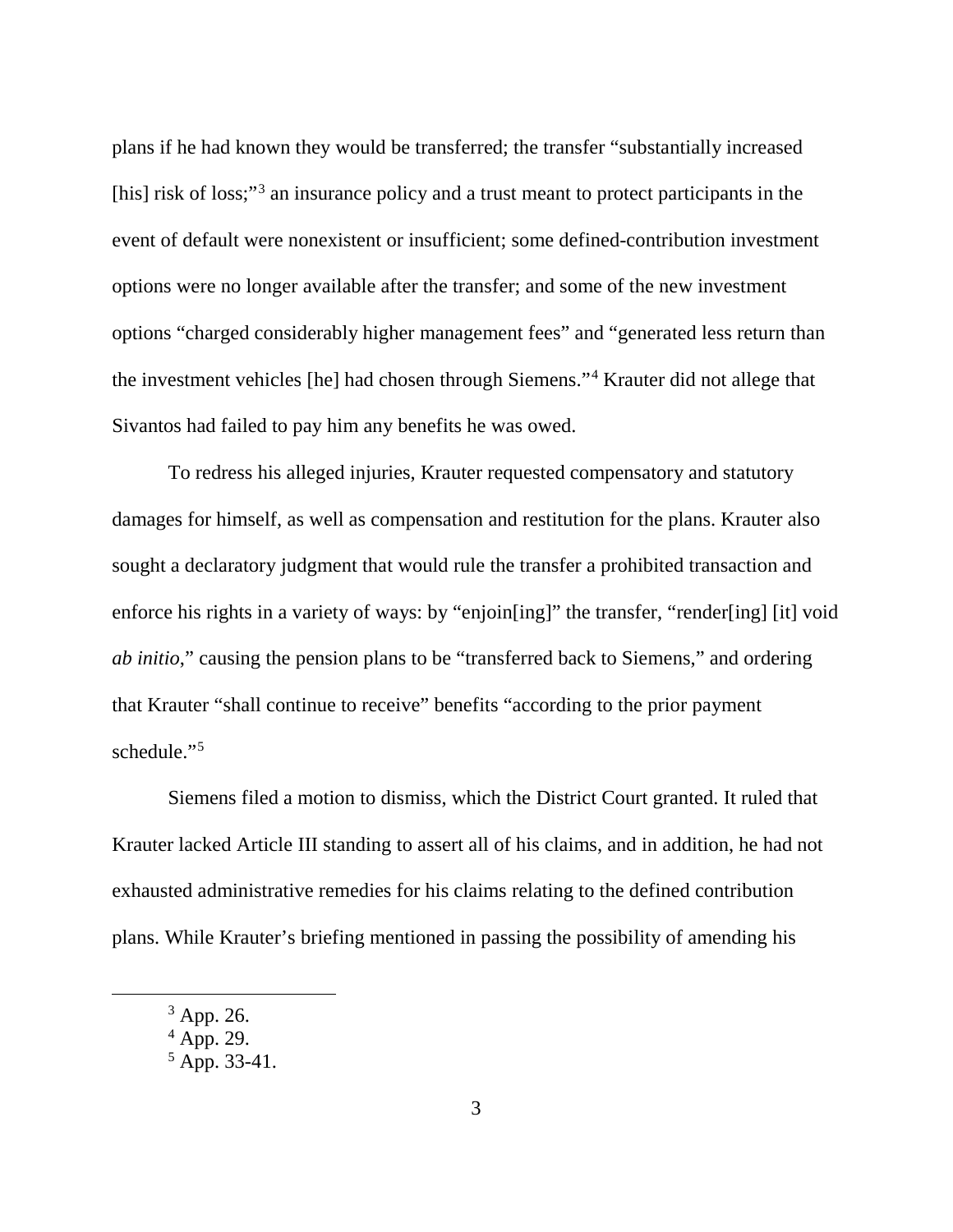complaint, the District Court did not grant leave to amend (or mention amendment).

II.

In his complaint, Krauter invoked the District Court's federal question jurisdiction and ERISA's specific jurisdictional grant. [6](#page-3-0) The District Court, like all federal courts, "always has jurisdiction to determine its own jurisdiction."<sup>[7](#page-3-1)</sup> We have appellate jurisdiction to review the District Court's final order.<sup>[8](#page-3-2)</sup>

Our review of a ruling on a motion to dismiss, as well as a standing determination, is plenary.<sup>[9](#page-3-3)</sup> We review a ruling on amendment of a complaint for abuse of discretion.<sup>[10](#page-3-4)</sup>

III.

Krauter makes multiple arguments on appeal. We address them in turn, explaining where we agree with the District Court and where we will affirm on other grounds.

## A.

Krauter first argues that the District Court misapplied the dismissal standard because it disregarded his allegations, did not assume their truth, and considered facts outside the complaint. Our review reveals no misapplication of the standard.

 $6$  28 U.S.C. § 1331; 29 U.S.C. § 1132(e)(1).

<span id="page-3-1"></span><span id="page-3-0"></span><sup>7</sup> *In re Lipitor Antitrust Litig.*, 855 F.3d 126, 142 (3d Cir. 2017) (quoting *United States v. Ruiz*, 536 U.S. 622, 628 (2002)).

<sup>8</sup> 28 U.S.C. § 1291.

<span id="page-3-3"></span><span id="page-3-2"></span><sup>9</sup> *Lipitor*, 855 F.3d at 142; *Santomenno ex rel. John Hancock Tr. v. John Hancock Life Ins. Co. (U.S.A.)*, 768 F.3d 284, 290 (3d Cir. 2014).

<span id="page-3-4"></span><sup>10</sup> *Ramsgate Court Townhome Ass'n v. W. Chester Borough*, 313 F.3d 157, 161 (3d Cir. 2002).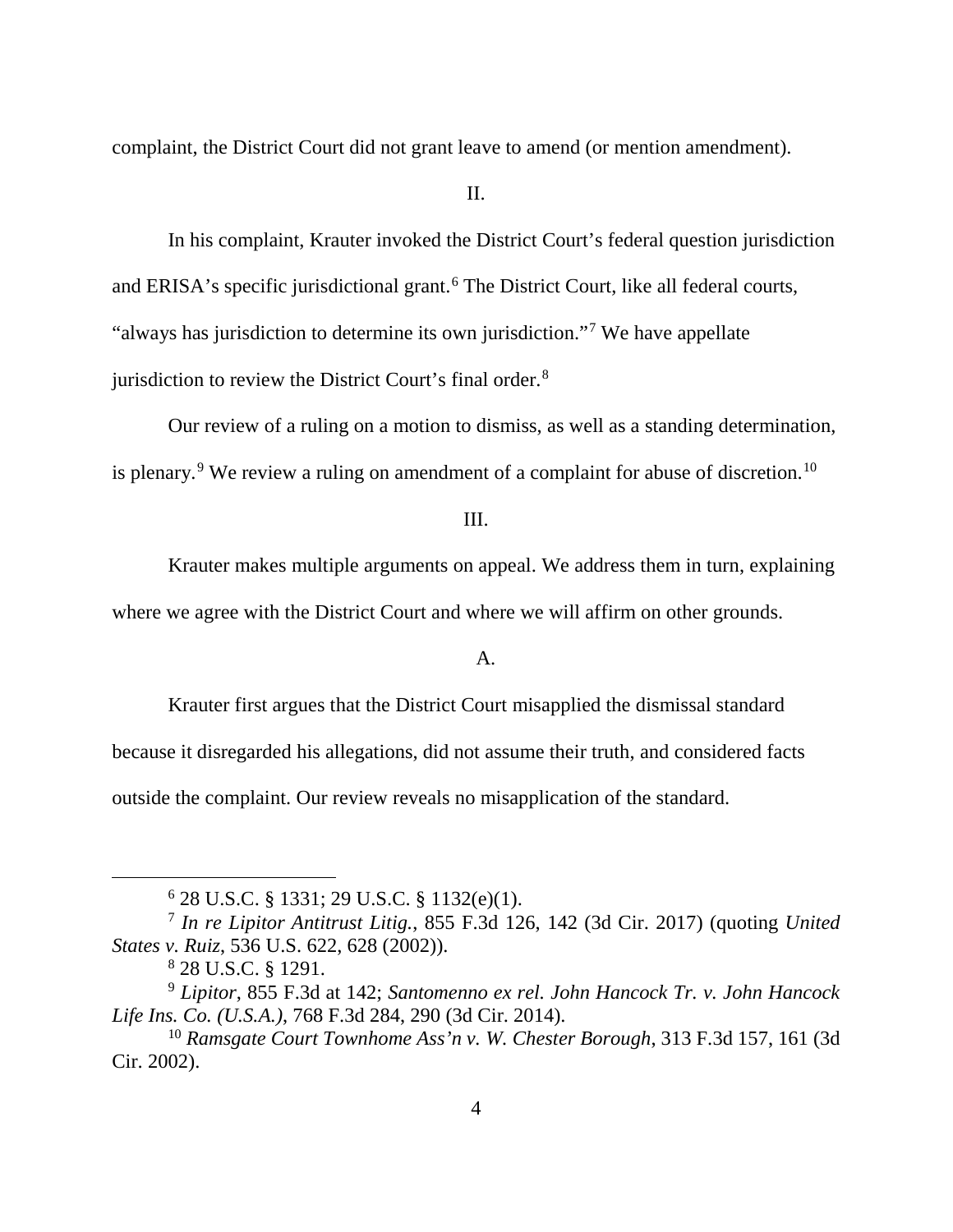The District Court, ruling on Siemens' motion to dismiss for lack of standing under Federal Rule of Civil Procedure 12(b)(1), appropriately proceeded in the same way as for a motion to dismiss for failure to state a claim under Rule  $12(b)(6)$ .<sup>[11](#page-4-0)</sup> As required, it accepted Krauter's well-pleaded factual allegations as true and drew all reasonable inferences in his favor.<sup>[12](#page-4-1)</sup> Also as required, the court disregarded "threadbare recitals of the elements of standing, supported by mere conclusory statements."[13](#page-4-2) On appeal, Krauter recaps his allegations and says that the District Court overlooked or minimized them. To the contrary, the court's opinion shows that it accurately summarized Krauter's allegations, assumed they were true, and carefully reviewed them under the controlling standard.

Krauter also asserts that the court erred in considering facts outside the complaint—namely, a declaration Siemens filed that included records of Krauter's pension payments. However, the court focused on what the complaint lacks, saying it "is devoid of any allegations of *actual* harm" because there are no "allegations that any of the  $\ldots$  plans have failed to make necessary payments."<sup>[14](#page-4-3)</sup> The deficiencies in the complaint support the ruling, regardless of Siemens' declaration. The court did not misapply the dismissal standard.

<span id="page-4-3"></span><span id="page-4-2"></span><span id="page-4-1"></span><span id="page-4-0"></span> <sup>11</sup> *In re Horizon Healthcare Servs. Data Breach Litig.*, 846 F.3d 625, 633 (3d Cir. 2017).

 $12 \, \text{Id}$ 

<sup>13</sup> *Id.* (alterations omitted) (quoting *Ashcroft v. Iqbal*, 556 U.S. 662, 678 (2009)).  $14$  App. 8.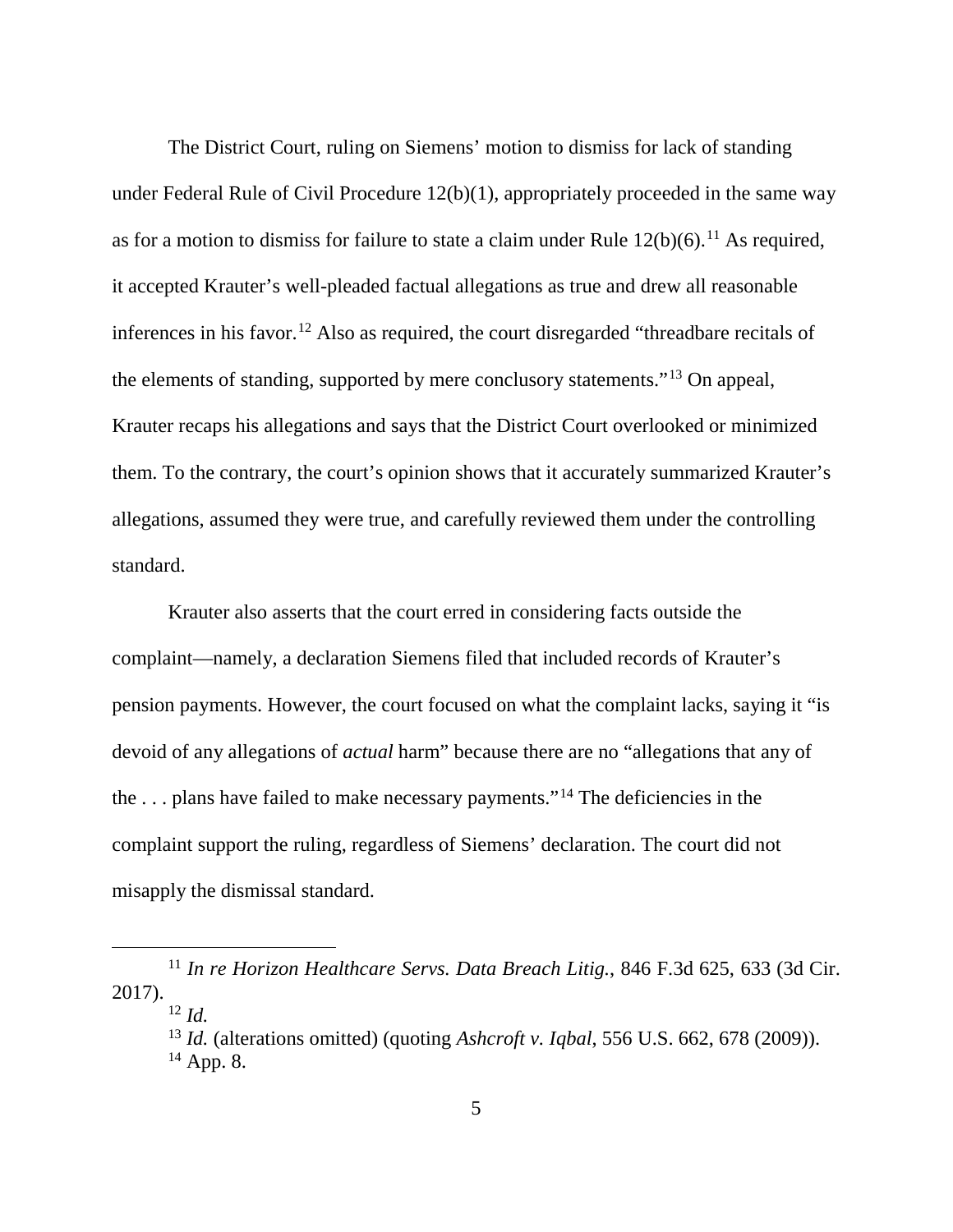B.

We address in three parts Krauter's arguments that the District Court's standing and administrative exhaustion rulings are erroneous.

1.

Counts One through Four (breach of fiduciary duty, prohibited transaction, declaratory judgment to enforce rights, and declaratory judgment to recover benefits) pertained to both the defined benefit and defined contribution plans. The District Court correctly ruled that Krauter lacked standing to assert these claims with regard to the defined benefit plans.

Standing requires: (1) "an injury in fact," which is "an 'invasion of a legally protected interest' that is 'concrete and particularized,'" (2) "a 'causal connection between the injury and the conduct complained of,'" and (3) "a likelihood 'that the injury will be redressed by a favorable decision."<sup>[15](#page-5-0)</sup> The District Court concluded that Krauter did not allege a concrete injury in fact because Siemens' actions did not harm him. Instead, the complaint "simply hypothesizes that he would incur harm in the future if Sivantos' actions lead to missed payments," an injury the court ruled "merely speculative and not concrete."[16](#page-5-1) On appeal, Krauter fails to show that these conclusions are erroneous with regard to his defined benefit plan claims.

<span id="page-5-1"></span><span id="page-5-0"></span> <sup>15</sup> *Horizon*, 846 F.3d at 633 (alterations omitted) (quoting *Lujan v. Defs. of Wildlife*, 504 U.S. 555, 560-61 (1992)).

<sup>16</sup> App. 9.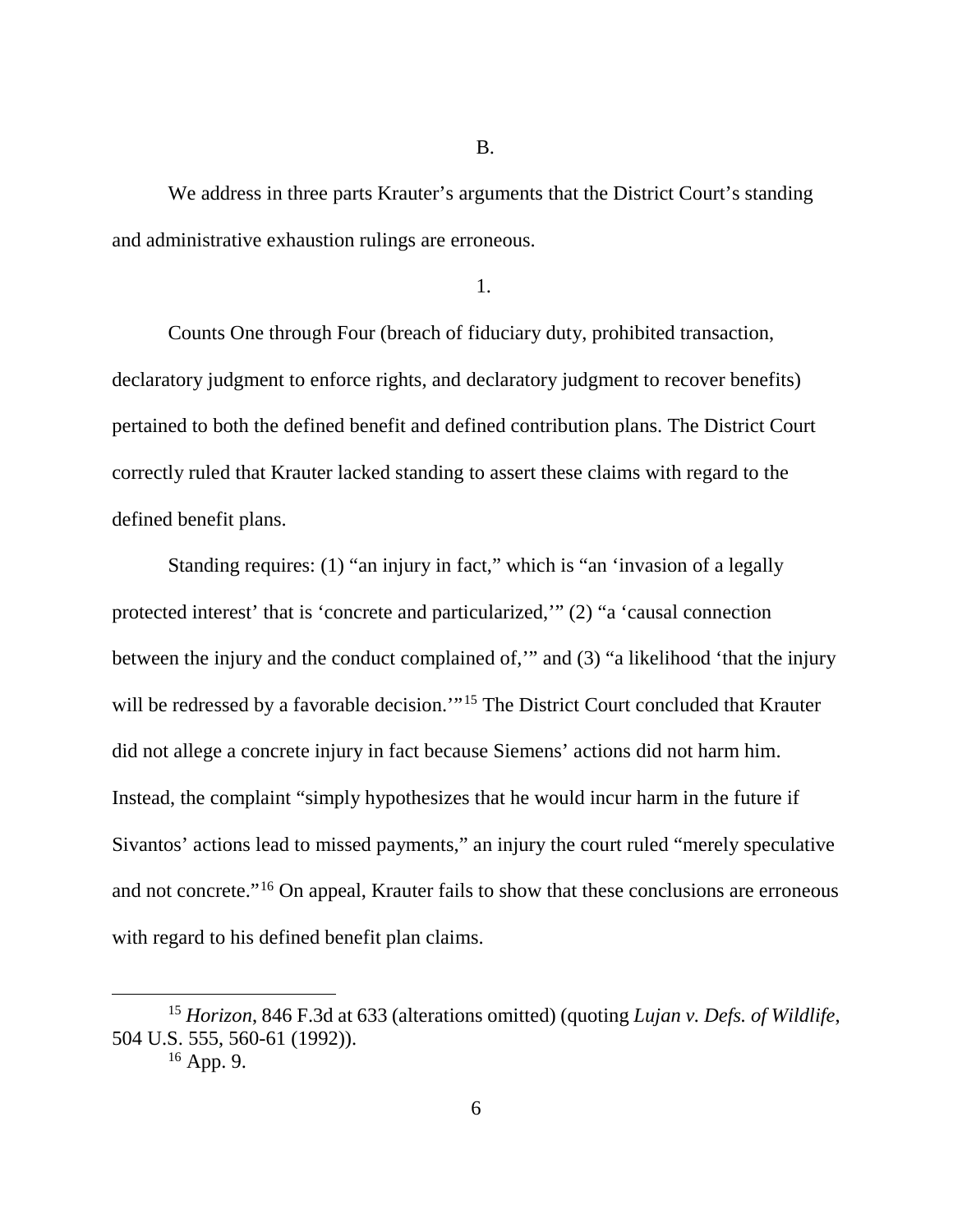Krauter's first argument, that it is sufficient to allege violations of substantive ERISA enforcement provisions, runs aground on the shoals of our precedent. We have ruled that the risk of future negative effects on benefits is too speculative to confer standing.[17](#page-6-0) This conclusion predates the Supreme Court's standing case, *Spokeo, Inc. v. Robins*, [18](#page-6-1) but "the *Spokeo* Court meant to reiterate traditional notions of standing," and our pre-*Spokeo* cases are still good law.[19](#page-6-2) Krauter relies on *In re Nickelodeon Consumer Privacy Litigation* and *In re Horizon Healthcare Services Data Breach Litigation*, but those cases pertained to the particular injuries the plaintiffs alleged: data privacy violations. [20](#page-6-3) *Nickelodeon* and *Horizon* did not overrule *Perelman*'s ERISA-specific holding. Indeed, in *Horizon*, we pointed to ERISA violations of the kind alleged here as an example of what is not an injury in fact. We contrasted data privacy violations, which are injuries in fact even absent further harm, with ERISA plan management violations, which (under a Fifth Circuit case we cited approvingly) are not.<sup>[21](#page-6-4)</sup>

Krauter's next argument, that he has pled monetary and non-monetary harms, consists of a list of his alleged injuries accompanied by his bare assertion that they are

 <sup>17</sup> *Perelman v. Perelman*, 793 F.3d 368, 375 (3d Cir. 2015).

<sup>18</sup> 136 S. Ct. 1540 (2016).

<span id="page-6-2"></span><span id="page-6-1"></span><span id="page-6-0"></span><sup>19</sup> *Horizon*, 846 F.3d at 638; *see also In re Nickelodeon Consumer Privacy Litig.*, 827 F.3d 262, 273 (3d Cir. 2016).

<span id="page-6-3"></span><sup>20</sup> *Horizon*, 846 F.3d at 636 (using limiting words of "when it comes to laws that protect privacy" and "in the context of statutes protecting data privacy" (quoting *Nickelodeon*, 827 F.3d at 272-73)).

<span id="page-6-4"></span><sup>21</sup> *Id.* at 640 & n.21 (citing *Lee v. Verizon Commc'ns*, 837 F.3d 523, 529-30 (5th Cir. 2016)).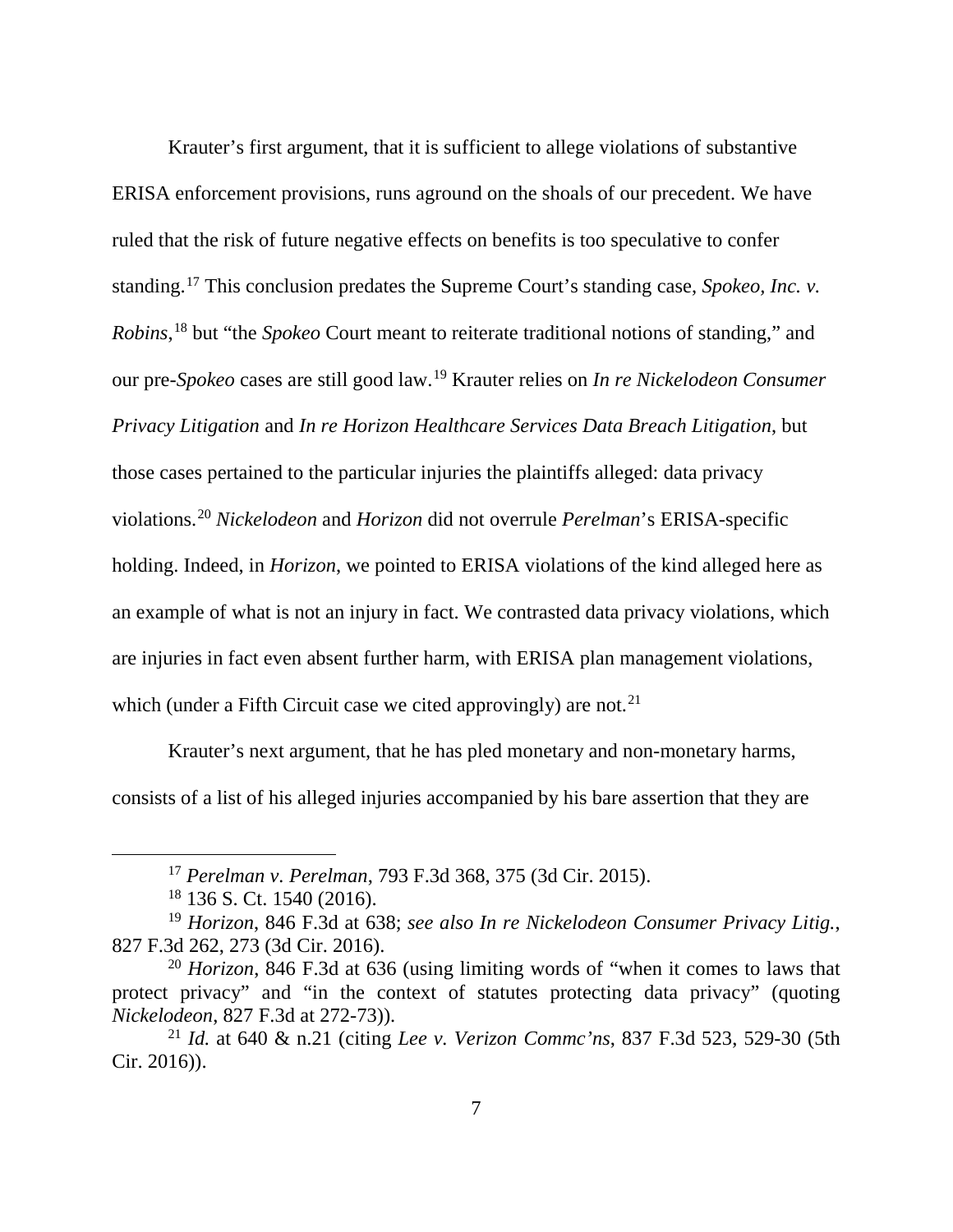injuries in fact. However, Krauter cites no authorities supporting his view. His allegation that he would not have participated in the plans had he known Siemens might transfer them is, as Siemens points out, just another way of expressing fears about a possible future default. His allegation that Siemens breached its fiduciary duty by acting "in furtherance of its own . . . interests, and against [his] interests," lacks factual specificity and is conclusory.[22](#page-7-0) His allegations about discontinuance of insurance and failure to fund a rabbi trust (both of which would pay benefits upon a default) are too speculative: Krauter would only be harmed by their absence if there were to be a default.

Krauter's third argument is that increased risk of future harm confers standing. Here again, our precedent is conclusive: a risk of future adverse effects on benefits is not an injury in fact.[23](#page-7-1) Krauter's out-of-circuit cases are entirely unpersuasive. In one, the defendant discontinued the plaintiffs' health care plans—so unlike here, the feared loss of benefits actually came to pass.<sup>[24](#page-7-2)</sup> Krauter's other case is even farther afield. It addressed standing to challenge USDA regulations aimed at preventing mad cow disease and confined its holding to the "specific context of food and drug safety suits."[25](#page-7-3)

<span id="page-7-0"></span> <sup>22</sup> App. 33; *see Iqbal*, 556 U.S. at <sup>678</sup> (explaining that "recitals of [legal] elements . . . supported by mere conclusory statements" do not suffice).

<sup>23</sup> *Perelman*, 793 F.3d at 375.

<span id="page-7-3"></span><span id="page-7-2"></span><span id="page-7-1"></span><sup>24</sup> *United Steelworkers v. Textron, Inc.*, No. 85-4590-MC, 1987 U.S. Dist. LEXIS 14824, at \*4, 8 (D. Mass. Feb. 2, 1987).

<sup>25</sup> *Baur v. Veneman*, 352 F.3d 625, 627-28, 634 (2d Cir. 2003).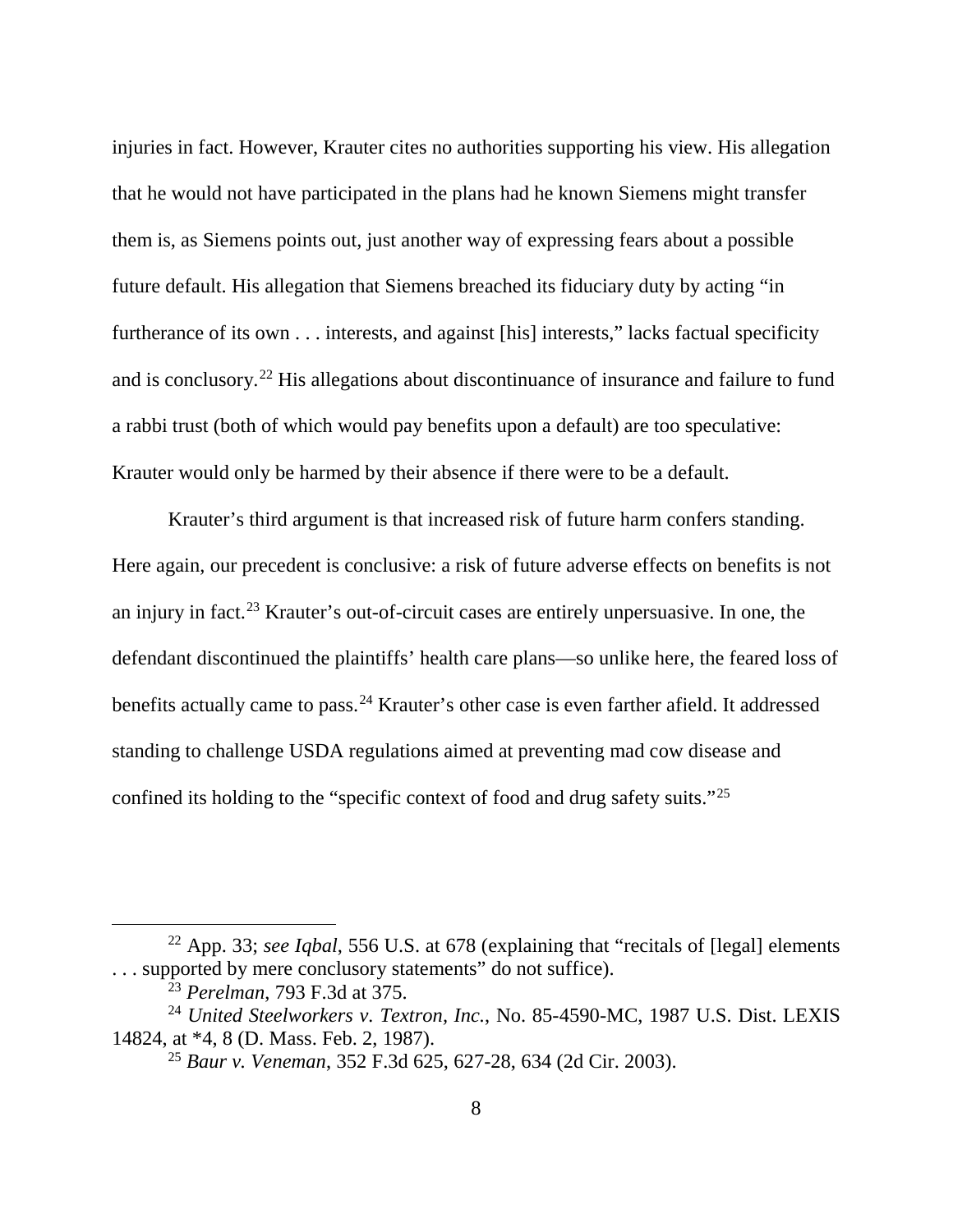For all these reasons, the District Court correctly ruled that Krauter lacked standing to bring Counts One through Four insofar as they pertained to the defined benefit plans.

2.

The District Court also correctly dismissed Counts One through Four insofar as they pertained to the defined contribution plans. Therefore, we will affirm, but in part for different reasons than the District Court gave. We discuss first the Deferred Compensation Plan, where we agree that Krauter lacked standing; we discuss second the 401(k) Plan, where Krauter had standing but failed to state a claim.

Krauter alleged that after the transfer, some Deferred Compensation Plan investment options were no longer available and fees and costs were higher. Siemens is correct that Krauter did not allege any injury (*i.e.*, financial loss). The higher fees may have been accompanied by higher returns. Krauter knew how to plead injury caused by higher fees and lower returns; he did so on the same page of his complaint with reference to the 401(k) Plan. Although we draw reasonable inferences in Krauter's favor, we do not interpolate allegations that are not in the complaint. On the complaint's face, Krauter has not alleged that he was injured by the changes to the Deferred Compensation Plan. Therefore, he lacked standing to assert Counts One through Four insofar as they pertained to that Plan.

Krauter's allegations about the 401(k) Plan differ from his allegations about the

9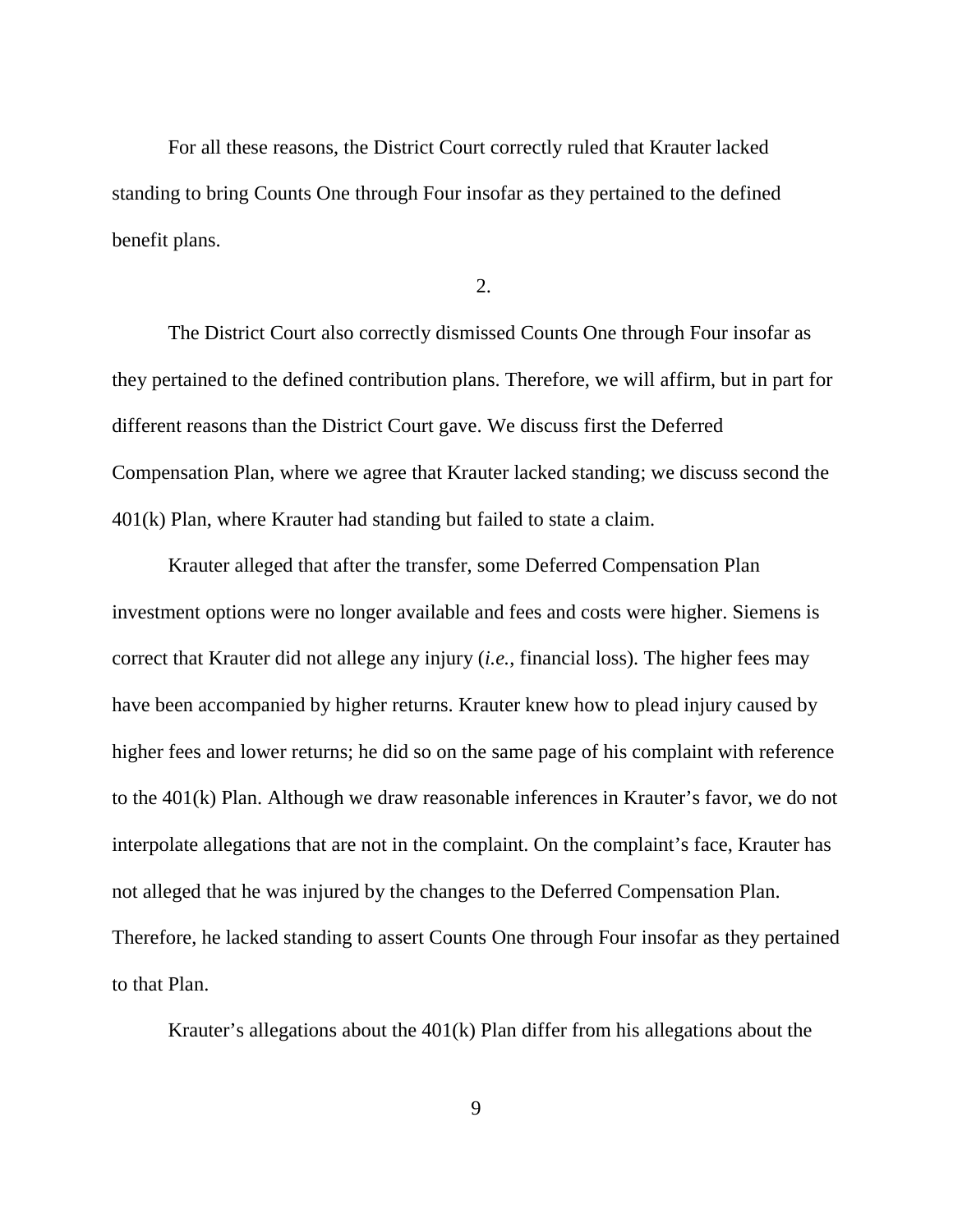Deferred Compensation Plan. Krauter alleged that after the transfer from Siemens to Sivantos, his 401(k) funds were moved into investments that "charged considerably higher management fees" and "generated less return."<sup>[26](#page-9-0)</sup> Diminished returns in a defined contribution plan are a concrete injury in fact.<sup>[27](#page-9-1)</sup> Siemens argues that even so, Krauter does not have standing because, with his 401(k) funds rolled into an IRA, his injury would not be redressed by a favorable decision in this case. We have held, however, that cashed-out  $401(k)$  participants can sue for mismanagement of plan assets.<sup>[28](#page-9-2)</sup> In addition, Krauter alleged that the higher fees and lower returns damaged him before his rollover. For these reasons, Krauter pled concrete injury in fact with regard to Counts One through Four, insofar as those claims related to the 401(k) Plan.

The District Court ruled that, besides the lack of standing, Krauter's claims could also be dismissed because he did not plead administrative exhaustion. The parties hotly dispute whether, in fact, Krauter administratively exhausted his claims. We decline to wade into these potentially fact-intensive waters. We also decline to affirm dismissal on a "nonjurisdictional affirmative defense" such as ERISA's exhaustion requirement.<sup>[29](#page-9-3)</sup>

 $26$  App. 29.

<span id="page-9-1"></span><span id="page-9-0"></span><sup>27</sup> *See Santomenno*, 768 F.3d at 292 n.2 (plaintiffs had standing to assert claim that defendant breached ERISA fiduciary duty by providing 401(k) investment options with excessively high fees; injury in fact was alleged "monetary loss . . . caused by . . . excessive fees"); *cf. Renfro v. Unisys Corp.*, 671 F.3d 314, 317-18 (3d Cir. 2011).

<span id="page-9-3"></span><span id="page-9-2"></span><sup>28</sup> *Graden v. Conexant Sys. Inc.*, 496 F.3d 291, 296-97 (3d Cir. 2007) (citing *Firestone Tire & Rubber Co. v. Bruch*, 489 U.S. 101, 118 (1989)).

<sup>29</sup> *Metro. Life Ins. Co. v. Price*, 501 F.3d 271, 282-83 (3d Cir. 2007).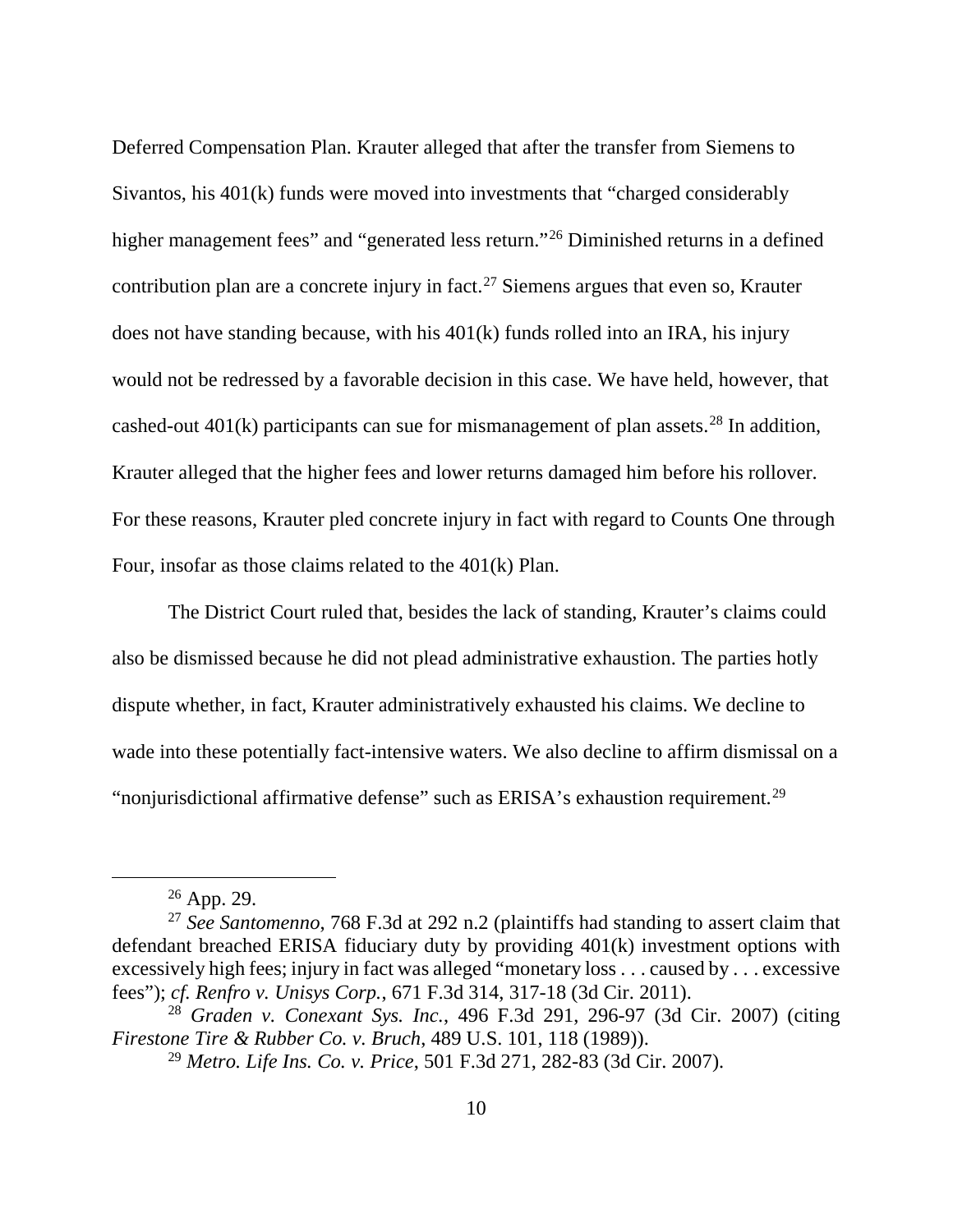Krauter's injury in fact notwithstanding, we conclude—after plenary review of the record and the law—that he did not properly state a claim. [30](#page-10-0) Therefore, Counts One through Four were subject to dismissal under Rule 12(b)(6) insofar as they pertained to the  $401(k)$  Plan.

In *Renfro v. Unisys Corp.*, the plaintiffs alleged that the defendants breached their

fiduciary duty under ERISA because they "inadequately selected a mix and range of

 $[401(k)]$  investment options."<sup>[31](#page-10-1)</sup> That is essentially what Krauter alleges here. As we

explained in *Renfro*:

An ERISA defined contribution plan is designed to offer participants meaningful choices about how to invest their retirement savings. Accordingly, we hold the range of investment options and the characteristics of those included options—including the risk profiles, investment strategies, and associated fees—are highly relevant and readily ascertainable facts against which the plausibility of claims challenging the overall composition of a plan's mix and range of investment options should be measured.<sup>[32](#page-10-2)</sup>

The *Renfro* plaintiffs pleaded facts including the kinds of options available and the funds'

risk and fee profiles.[33](#page-10-3) Yet despite that specificity, we concluded that the range of

investment options was "reasonable" and therefore the "plaintiffs' factual allegations . . .

[did] not plausibly support their claims."<sup>[34](#page-10-4)</sup>

<span id="page-10-3"></span><span id="page-10-2"></span><span id="page-10-1"></span><span id="page-10-0"></span> <sup>30</sup> *Hassen v. Gov't of V.I.*, 861 F.3d 108, 114 (3d Cir. 2017) ("[B]ecause our review is plenary, 'we may affirm on any grounds supported by the record.'") (quoting *Maher Terminals, LLC v. Port Auth. of N.Y. & N.J.*, 805 F.3d 98, 105 n.4 (3d Cir. 2015)).

<sup>31</sup> 671 F.3d at 318.

<sup>32</sup> *Id.* at 327.

<sup>33</sup> *Id.* at 326.

<span id="page-10-4"></span><sup>34</sup> *Id.* at 327.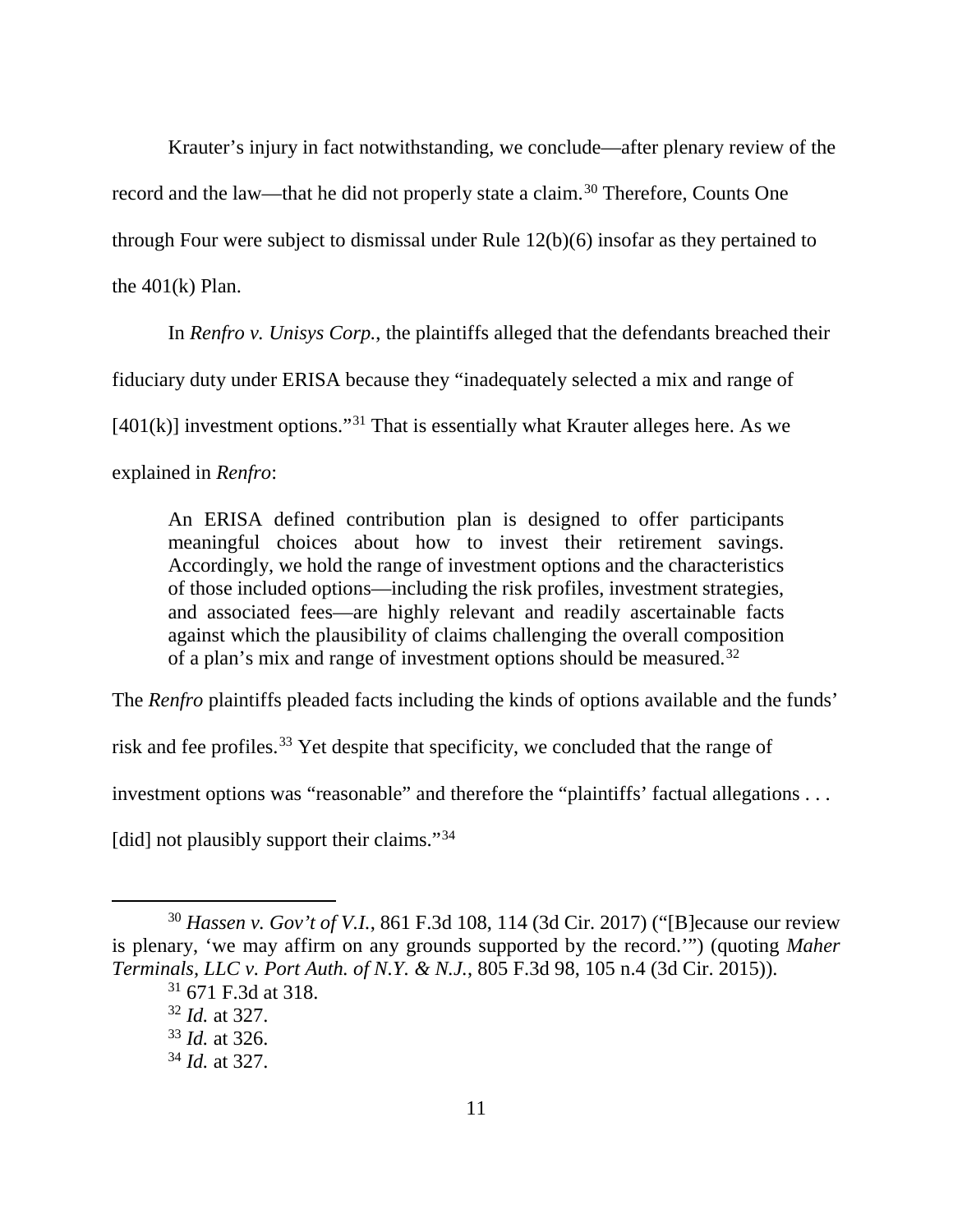Unlike the *Renfro* plaintiffs, Krauter did not allege what investment options were available after the transfer or what fees they charged. Nor did he allege how, specifically, the pre- and post-transfer options differed. *Renfro* provides the road map for how to plead his claims, but Krauter "provided nothing more than conclusory assertions that [the fiduciary] breached its duty to prudently and loyally select and maintain the plan's . . . investment options."[35](#page-11-0) Thus, he failed to state a claim in Counts One through Four with regard to the  $401(k)$  Plan.<sup>[36](#page-11-1)</sup>

For these reasons, we will affirm the dismissal of Counts One through Four insofar as these claims related to the defined contribution plans.

3.

Having disposed of Counts One through Four, we now consider the final two

counts, Count Five (failure to provide information) and Count Six (promissory estoppel).

The District Court also correctly dismissed these claims for lack of standing.

 <sup>35</sup> *Id.* at 328.

<span id="page-11-1"></span><span id="page-11-0"></span><sup>36</sup> In *Renfro*, the plaintiffs asserted a breach of fiduciary duty claim and a claim for equitable relief, whereas here, Krauter asserted those claims plus a prohibited transaction claim. But the logic of *Renfro* applies to each of Krauter's claims. The only injuries Krauter pled with regard to the 401(k) Plan—for all of his claims—were the higher fees and diminished returns. As *Renfro* shows, he failed to properly plead the facts that would be necessary to prove those injuries. That failure dooms Counts One through Four as they pertain to the 401(k) Plan. In other words, these claims withstand dismissal under Rule 12(b)(1) for lack of standing because Krauter "allege[d] some specific, identifiable trifle of injury." *Horizon*, 846 F.3d at 633 (quoting *Blunt v. Lower Merion Sch. Dist.*, 767 F.3d 247, 278 (3d Cir. 2014)). But they do not withstand dismissal under Rule 12(b)(6) because without the type of specific factual allegations discussed in *Renfro*, Krauter has failed to state a claim.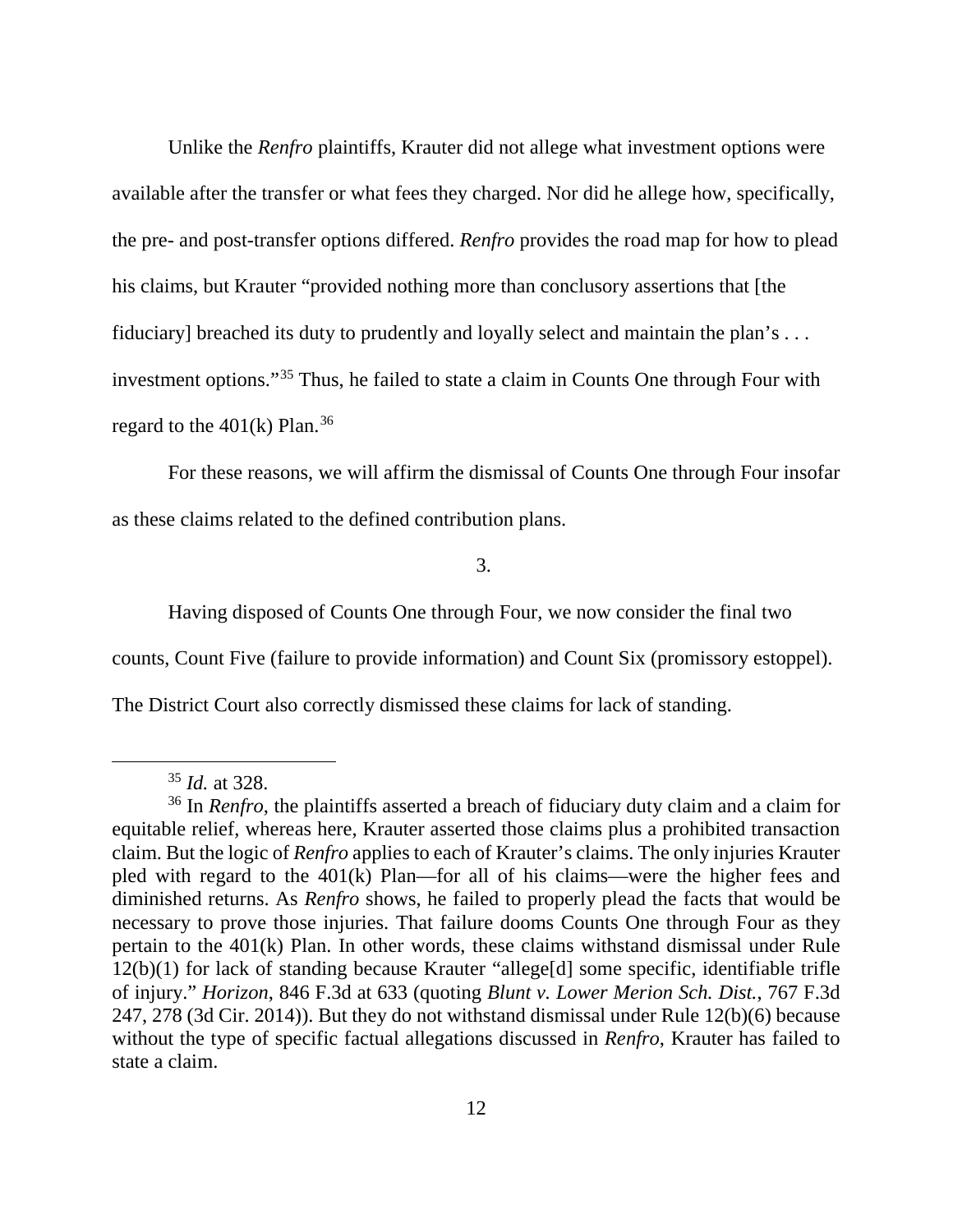To support his promissory estoppel claim, Krauter alleged that Siemens promised to be responsible for paying his benefits, that Krauter changed his position in reliance on that promise, and that Siemens breached the promise. The allegedly breached promise did not injure Krauter because, as discussed, he does not allege that he failed to receive payments he was owed.[37](#page-12-0)

Krauter also lacks standing on his failure to provide information claim, and his request for injunctive relief does not cure the problem. As Krauter points out, we did observe in *Perelman* that "[w]ith respect to claims for injunctive relief, [injury in fact] may exist simply by virtue of the defendant's violation of an ERISA statutory duty, such as failure to comply with disclosure requirements."[38](#page-12-1) However, Krauter has not properly pled a violation of an ERISA statutory duty, and *Perelman* does not relieve him of the obligation to plead his claim with specificity. Krauter brings his claim under 29 U.S.C. § 1132(c), alleging that Siemens did not provide him with documents relating to the transfer. Section 1132(c) does not itself require any disclosures, though; instead, it affords a remedy for failure to provide documentation required by other ERISA provisions.[39](#page-12-2) Krauter does not specify what provision requires Siemens to provide him

<span id="page-12-0"></span> <sup>37</sup> *Lujan*, 504 U.S. at 560 (defining injury in fact as "an invasion of a legally protected interest which is (a) concrete and particularized, and (b) actual or imminent" (citing *Whitmore v. Arkansas*, 495 U.S. 149, 155 (1990)).

<sup>38</sup> 793 F.3d at 373.

<span id="page-12-2"></span><span id="page-12-1"></span><sup>39</sup> 29 U.S.C. § 1132(c) (providing that a participant may sue for failure to provide information under 29 U.S.C.  $\S$  1166, 1021(e)(1), 1021(f), 1025(a), or "any information which such administrator is required by this subchapter to furnish").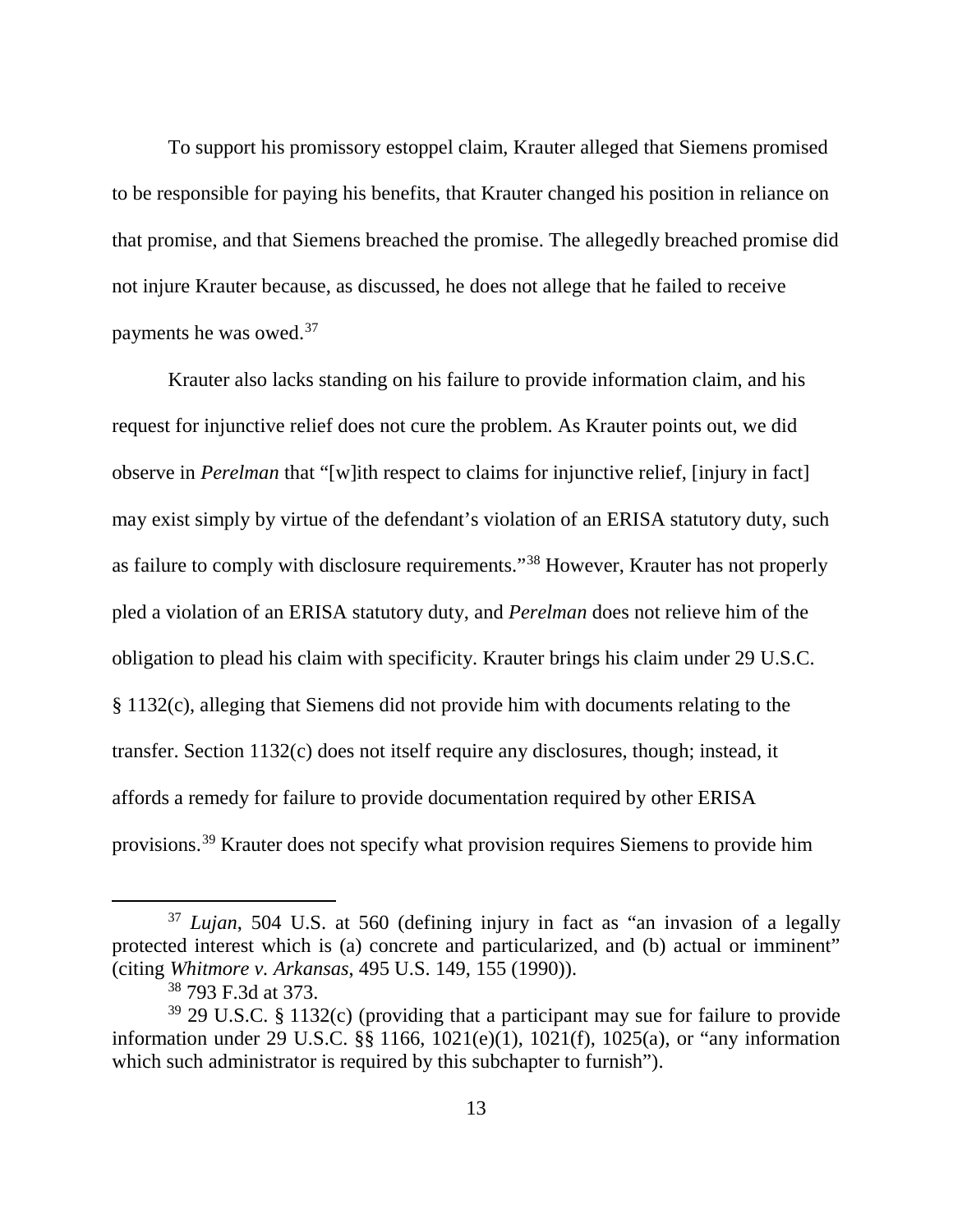with its purchase and sale agreement with Sivantos, documents it relied on leading up to the sale, or documents demonstrating compliance with unspecified "safeguards."[40](#page-13-0) Krauter was not injured by Siemens' decision not to provide documents that ERISA did not require it to provide.

Moreover, we also said in *Perelman* that "[c]laims demanding a monetary equitable remedy, by contrast [with claims for injunctive relief], require the plaintiff to allege an individualized financial harm."[41](#page-13-1) Krauter's claims are substantially similar to the *Perelman* plaintiff's: that mismanagement of a defined benefit plan has left him at greater risk of future default. His demands for relief are also similar—in *Perelman*, "disgorgement or restitution,"[42](#page-13-2) and here, "[t]hat Siemens compensate the applicable plans for losses" and "restore to the applicable plans any profits Siemens made."[43](#page-13-3) Therefore, Krauter's efforts to distinguish *Perelman* fail.

# C.

Finally, Krauter fails to show that the District Court abused its discretion in denying leave to amend his complaint. To determine if leave has been requested properly, courts consider whether a plaintiff filed a motion to amend or provided a proposed amended complaint.<sup>[44](#page-13-4)</sup> Where neither have been offered, a district court cannot abuse its

<span id="page-13-2"></span><sup>42</sup> *Id.* at 372.

<span id="page-13-3"></span><sup>43</sup> App. 33-37.

<span id="page-13-0"></span> <sup>40</sup> App. 39.

<span id="page-13-1"></span> $41$  793 F.3d at 373.

<span id="page-13-4"></span><sup>44</sup> *Ramsgate*, 313 F.3d at 161.